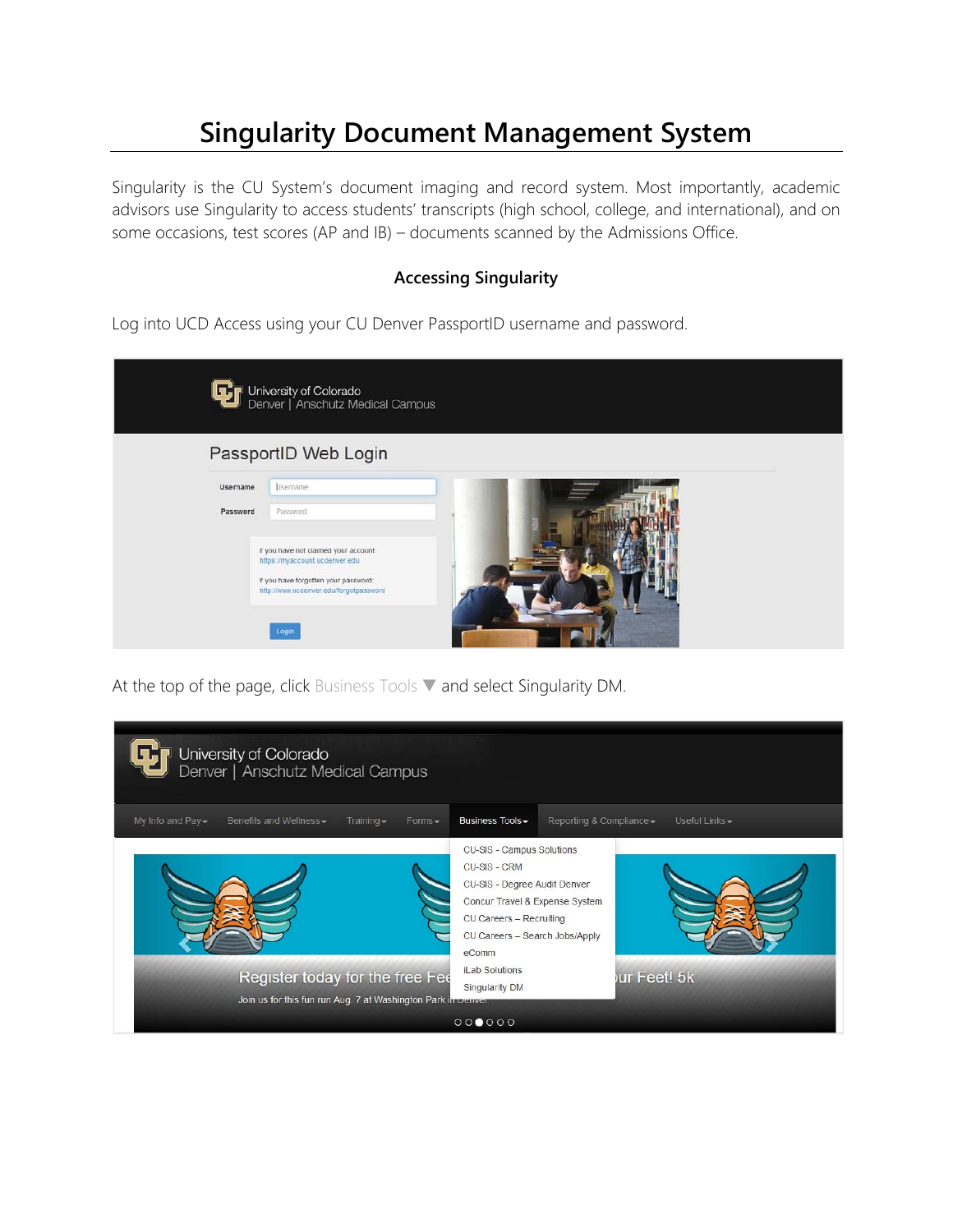On the left-side navigation menu of the Singularity homepage, click on "All Student Documents."

| <b>Singularity</b>                                                                                                            | 00000                                         | <b>Current User: ALVA000366</b><br>Licensed To: University of Colorado |
|-------------------------------------------------------------------------------------------------------------------------------|-----------------------------------------------|------------------------------------------------------------------------|
| Singularity>Document Hierarchy<br><b>Document Hierarchy</b>                                                                   |                                               | Advisor User ID                                                        |
| <b>Document Hierarchy</b><br>-- ADM Admissions Admin Docs<br><b>El- All Student Documents Domain</b><br>All Student Documents | <b>Graphical Representation of Doc Domain</b> |                                                                        |

On the All Students Document Image Search page, enter the student's ID (no dashes) in the "ID" field.

| 00000<br>Singularity                                                                                               |                                                                                                                                        |                                                     | <b>Current User: ALVA000366</b><br>$\bigcirc$<br><b>Licensed To: University of Colorado</b> |
|--------------------------------------------------------------------------------------------------------------------|----------------------------------------------------------------------------------------------------------------------------------------|-----------------------------------------------------|---------------------------------------------------------------------------------------------|
| Singularity>Imaging>Image Search<br><b>All Student Documents Image Search</b>                                      | Image<br>Search                                                                                                                        |                                                     | Advisor User ID<br>Search History C. Search                                                 |
| <b>Document Hierarch</b><br>- ADM Admissions Admin Docs<br>- All Student Documents Domain<br>All Student Documents | <b>Search Inactive</b><br><b>View By Identity</b><br><b>Show All Indexes</b><br><b>Show Additional Info</b><br><b>Full Text Search</b> | M<br>▣<br>☑<br>$\overline{\mathbf{v}}$<br>$\Box$    |                                                                                             |
|                                                                                                                    | ID:<br><b>First Name:</b>                                                                                                              | 000000000                                           | G<br>$\div$<br>G<br>$\div$                                                                  |
|                                                                                                                    | <b>Middle Name:</b><br><b>Last Name:</b>                                                                                               |                                                     | G<br>÷<br>O<br>÷                                                                            |
|                                                                                                                    | DOB:                                                                                                                                   | $\blacksquare$<br>E.<br><b>Creation Start Date:</b> | G<br>$\div$<br><b>II</b><br><b>Creation End Date:</b>                                       |
| Filter List                                                                                                        |                                                                                                                                        | H.<br><b>Modified Start Date:</b><br>To:            | m,<br><b>Modified End Date:</b>                                                             |

On the search results page, you will see the list of documents associated with the student's record. Please note there may be additional pages of search results. Documents may include the student's undergraduate application, high school and/or college transcripts, and additional information (e.g., international transcripts, exam test scores, etc.) associated with the student's application. The Description column provides identifying information about the student. The last two columns on the right side provide details about when the document/information was entered and when it was modified.

Documents may be accessed by clicking on the image thumbnail or by clicking on "Export as PDF."